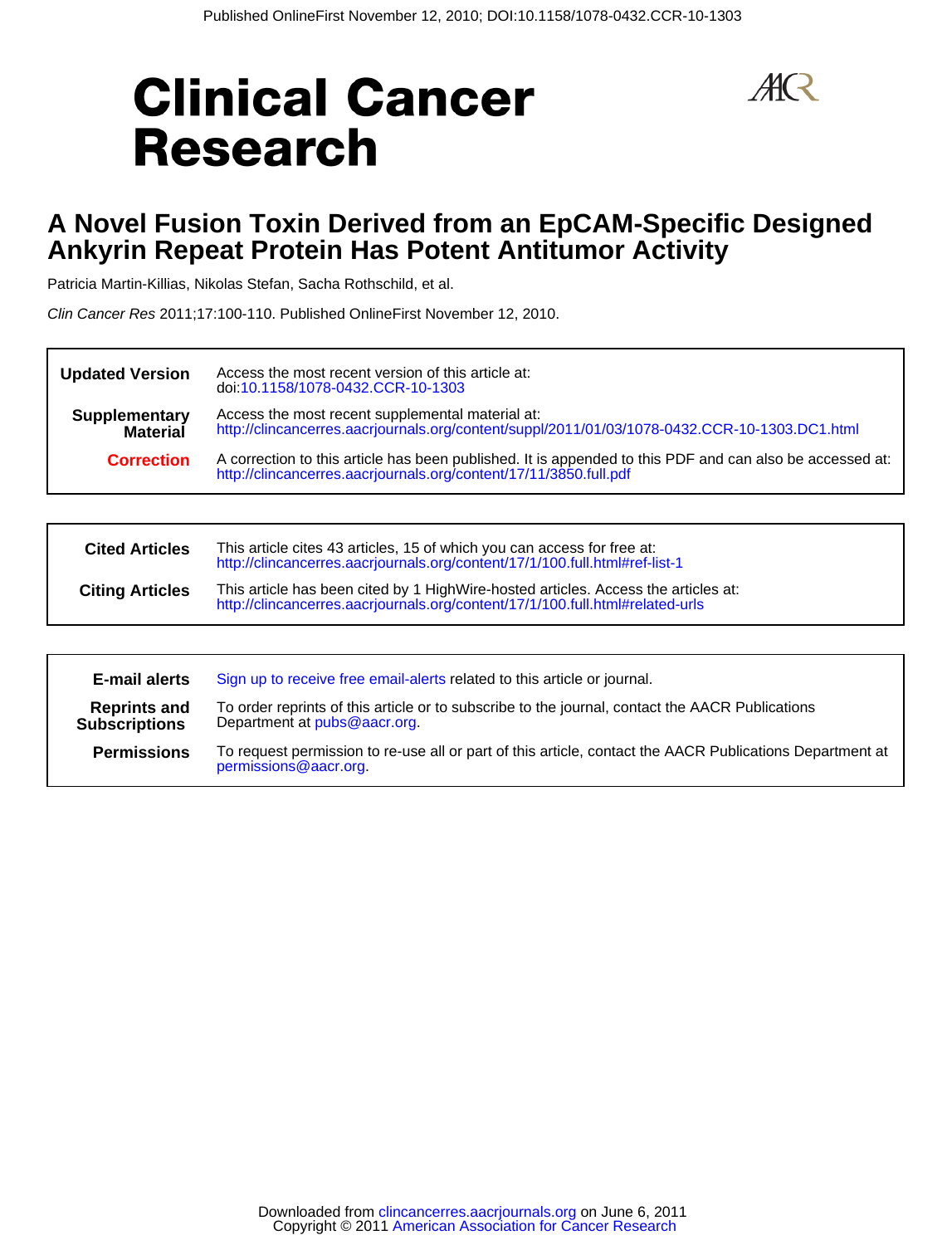Cancer Therapy: Preclinical

Clinical Cancer Research

## A Novel Fusion Toxin Derived from an EpCAM-Specific Designed Ankyrin Repeat Protein Has Potent Antitumor Activity

Patricia Martin-Killias <sup>1</sup>, Nikolas Stefan<sup>1</sup>, Sacha Rothschild<sup>2,4</sup>, Andreas Plückthun<sup>1</sup>, and Uwe Zangemeister-Wittke<sup>1,3</sup>

#### Abstract

Purpose: Designed ankyrin repeat proteins (DARPins) hold great promise as a new class of binding molecules to overcome the limitations of antibodies for biomedical applications. Here, we assessed the potential of an epithelial cell adhesion molecule (EpCAM)–specific DARPin (Ec4) for tumor targeting as a fusion toxin with Pseudomonas aeruginosa exotoxin A.

Experimental design: DARPin Ec4 was genetically fused to a truncated form of Pseudomonas aeruginosa exotoxin A (ETA") and expressed in *Escherichia coli*. The cytotoxicity of Ec4-ETA" was measured against tumor cell lines of various histotypes in vitro. Tumor localization and antitumor activity were determined in mice bearing 2 different EpCAM-positive tumor xenografts.

**Results:** Ec4-ETA<sup>"</sup> expressed very well in soluble form in the cytoplasm of E. coli and yielded up to 40 mg after purification per liter of culture. The protein was monomeric and the disulfides of ETA" formed spontaneously. Ec4-ETA" bound to EpCAM with low nanomolar affinity, similar to free Ec4. Furthermore, it was highly cytotoxic against various EpCAM-positive tumor cell lines in vitro with  $IC_{50}$  values less than 0.005 pmol/L. This effect was competed by free Ec4, but not by unspecific DARPins. Upon systemic administration in athymic mice, Ec4-ETA" efficiently localized to EpCAM-positive tumors to achieve maximum accumulation 48 to 72 hours after injection, whereas an irrelevant control fusion toxin did not accumulate. Tumor targeting with Ec4-ETA" resulted in a strong antitumor response including complete regressions in some animals.

**Conclusions:** Our data show for the first time the potential of DARPins for the generation of protein therapeutics for tumor targeting, and that Ec4-ETA" deserves attention for clinical development. Clin Cancer Res; 17(1); 100-10. 2010 AACR.

#### Introduction

The concept of tumor-targeted therapy is based on the use of conjugates consisting of ligands binding to tumorassociated antigens or growth factor receptors that deliver cytotoxic agents selectively to tumors, while sparing normal tissues from destruction (1). These agents include radioisotopes, small organic compounds, antisense oligonucleo-

doi: 10.1158/1078-0432.CCR-10-1303

2010 American Association for Cancer Research.

tides, and protein toxins. All of them exert different modes of action, compared with standard chemotherapy, and thus might be particularly useful to combat drug-resistant cancer. Nonetheless, it remains to be shown in every single case whether a tumor-specific localization actually occurs and what profile of antitumor action compared with side effects is seen.

Immunotoxins are a class of conjugates in which antibodies or antibody fragments are chemically linked to protein toxins, whereas in the more advanced constructs targeting ligand and toxin are genetically fused (2, 3). The most popular toxins used for this purpose are diphtheria toxin and Pseudomonas aeruginosa exotoxin A (ETA; ref. 4), both of which act by irreversibly inhibiting protein synthesis in cells. In ETA-based fusion toxins a truncated variant lacking the N-terminal cell binding domain and carrying a C-terminal Lys-Asp-Glu-Leu (KDEL) peptide (denoted here  $ETA'$ ) is commonly used (5). Currently, several of these fusion toxins are in clinical trials for the treatment of lymphomas, leukemias (6, 7), mesothelioma, and cancers of the ovary, pancreas, and bladder (8, 9).

On solid tumors, well-investigated targets for antibodybased therapies are members of the epidermal growth factor receptor family, such as EGFR itself and ErbB2,

100 Clin Cancer Res; 17(1) January 1, 2011

**Authors' Affiliations:** <sup>1</sup>Department of Biochemistry, University of Zürich,<br>Zürich, Switzerland; <sup>2</sup>Department of Clinical Research and <sup>3</sup>Institute of Pharmacology, University of Bern and <sup>4</sup>Department of Medical Oncology, University Hospital Bern, Bern, Switzerland.

Note: Supplementary data for this article are available at Clinical Cancer Research Online (http://clincancerres.aacrjournals.org/).

Corresponding Authors: Andreas Plückthun, Department of Biochemistry, University of Zürich, Winterthurerstrasse 190, 8057 Zürich, Switzerland. Phone: 41-44-635 5570; Fax: 41-44-635 5712; E-mail: plueckthun@bioc.uzh.ch or Uwe Zangemeister-Wittke, Department of<br>Biochemistry, University of Zürich, Winterthurerstrasse 190, 8057 Zürich, Switzerland and Institute of Pharmacology, University of Bern, Friedbühlstrasse 49, 3010 Bern, Switzerland. Phone: 41-31-632 3290; Fax: 41-31- 632 4992; E-mail: uwe.zangemeister@pki.unibe.ch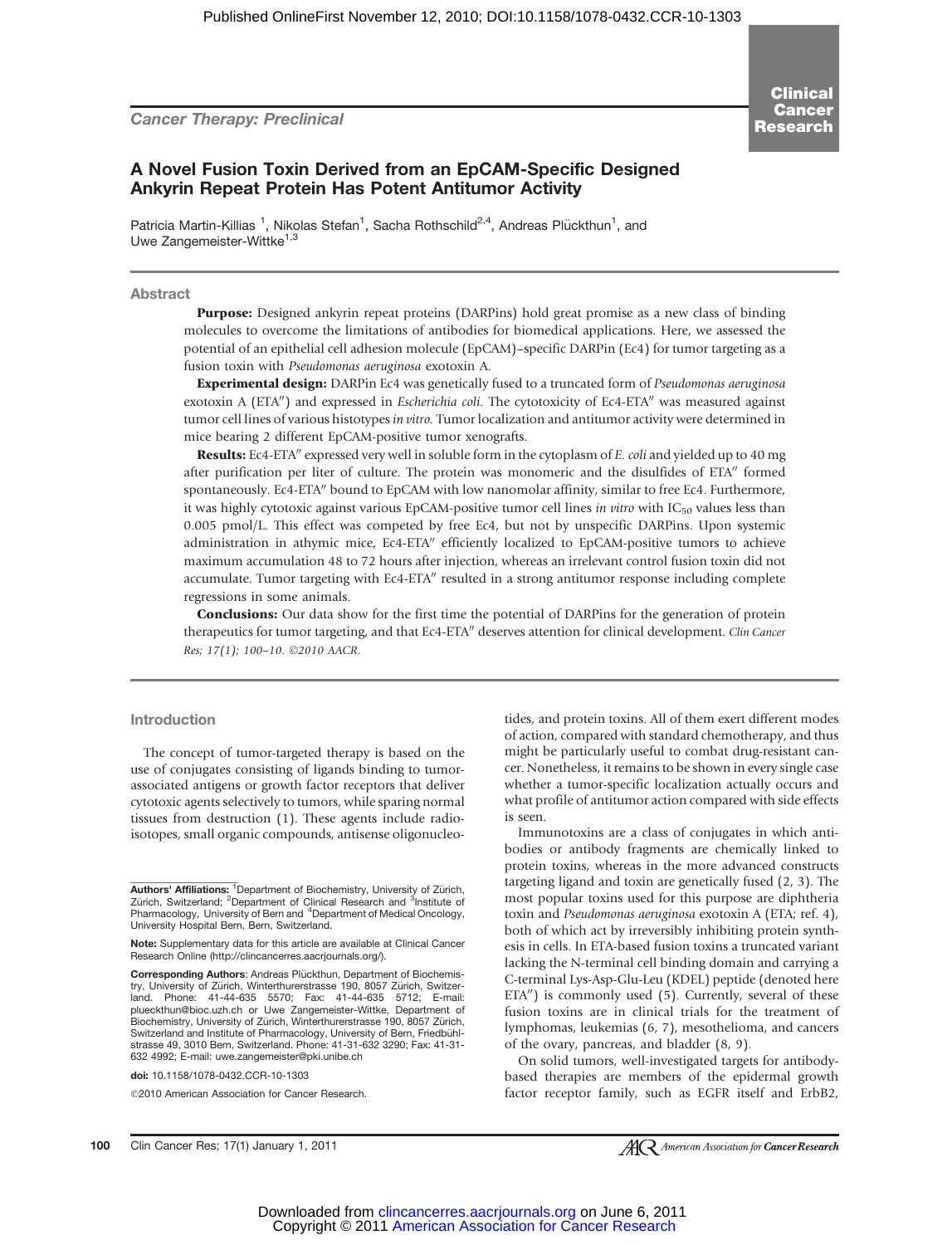## Translational Relevance

Antibodies or antibody fragments are widely used as targeting moiety for the delivery of cytotoxic drugs to tumors. However, many of these constructs have limitations due to their poor expression and aggregation tendency. To overcome these limitations, we used for the first time designed ankyrin repeat proteins (DAR-Pins) as non-IgG scaffolds with favorable biophysical properties and much higher expression yield in E. coli and systematically tested their potential for tumor-targeted delivery of a highly potent biotoxin in preclinical studies. The fusion toxin Ec4-ETA" recognizing the carcinoma-associated antigen EpCAM was potently cytotoxic against carcinoma cell lines of various histotypes in vitro. In athymic mice targeting of human carcinoma xenografts with Ec4-ETA" resulted in a strong antitumor response including complete regressions. This shows that DARPins are well suited for tumor targeting and that the fusion toxin  $Ec4-ETA''$  holds promise for clinical development.

and certain tumor-associated carbohydrates (2, 10). The epithelial cell adhesion molecule (EpCAM) has also emerged as a promising structure for targeted therapy of solid tumors. One reason is that its efficient internalization promotes access of surface bound effector molecules to intracellular targets (11–14). EpCAM is a homophilic cell adhesion molecule of 39 to 42 kDa, consisting of an extracellular domain with an epidermal growth factor–like and a human thyroglobulin–like domain, and a short cytoplasmic domain. Its processing by regulated intramembrane proteolysis releases a cytoplasmic tail that activates the wnt signaling pathway and induces transcription of c-myc and cyclins (15, 16). How this mechanism contributes to tumor progression in vivo is unclear. EpCAM is expressed at low levels on basolateral cell surfaces of some normal epithelia (17). In contrast, high levels of homogenously distributed EpCAM are detectable on cells of epithelial tumors (15, 18), and its overexpression represents an independent prognostic marker for reduced survival in patients with breast and ovarian cancer (19, 20). Recently, EpCAM was also identified as a marker of cancerinitiating cells in colon (21), breast (22), pancreatic (23), and hepatocellular carcinomas (24) providing the opportunity to target cancer stem-like cells, which usually respond poorly to standard therapy. The favorable properties of EpCAM for cancer therapy are currently exploited in phase II clinical trials with a  $s$ cFv-ETA $\prime\prime$  immunotoxin (9, 11–13), which we developed previously (13).

The tumor-targeting moiety for the delivery of cytotoxic agents including protein toxins is usually derived from antibodies or antibody fragments, which, however, have practical limitations due to their poor expression yield and aggregation tendencies, at least for some constructs (25, 26). For fusion toxins no other feature of the antibody than antigen binding is required, so a solution might come from the use of alternative non-IgG binding scaffolds as targeting moieties (27). These can be engineered for improved specificity, affinity, and stability to increase the production yield. One such protein class are designed ankyrin repeat proteins (DARPins; refs. 28, 29). The ankyrin repeat motif consists of 33 amino acids forming a loop, a  $\beta$ -turn, and 2 antiparallel  $\alpha$ -helices connected by a tight turn. Their high stability and favorable biophysical properties provide proteins that tolerate engineering procedures usually not applicable to antibodies. Moreover, they contain no cysteine, which can instead be introduced for site-specific modifications. Thus, DARPins fulfill the requirement of almost ideal candidates for many biomedical applications including tumor targeting. Using combinatorial libraries of DARPins along with selection by ribosome and phage display, we recently generated several binders specific for EpCAM (P. Martin-Killias, N. Stefan, S. Wyss-Stoeckle, A. Honegger, U. Zangemeister-Wittke, and A. Plückthun, in preparation), and showed their potential for efficient delivery of therapeutic siRNA into tumor cells (14).

Here we describe for the first time the use of a highaffinity DARPin (Ec4) specific for EpCAM to generate a fusion toxin with ETA". Ec4-ETA" expressed very well in Escherichia coli, was easily purified to high yields, and proved to be specifically cytotoxic against various EpCAM-positive tumor cell types in vitro. In vivo, fluorescence imaging and therapy studies in athymic mice showed its ability to efficiently localize to subcutaneously growing tumors upon intravenous administration, and induce strong antitumor effects including complete regressions.

## Material and Methods

#### Tumor cells

The squamous cell carcinoma cell line of the tongue CAL27 and the colorectal carcinoma cell line HT29 were obtained from DSMZ (Deutsche Sammlung von Mikroorganismen and Zellkulturen). The breast carcinoma cell line MCF7 and the non-Hodgkin's lymphoma cell line RL were obtained from ATCC (American Type Culture Collection). The small cell lung carcinoma cell line SW2 was maintained in our laboratory. All cells were cultured in Dulbecco's modified medium (Sigma), supplemented with 10% fetal calf serum (Amimed, Bioconcept), 100 U/mL of penicillin and 100 µg/mL of streptomycin (Sigma). Cells were incubated at 37°C in a humidified atmosphere containing 5%  $CO<sub>2</sub>$ . All cells were tested negative for mycoplasma using MycoAlert (Lonza).

## Construction, expression, and purification of DARPin-ETA" fusion toxins

The EpCAM-specific high-affinity DARPin Ec4 was selected from a DARPin library as described (P. Martin-Killias, et al., in preparation), the control DARPins off7 (targeting the maltose binding protein) and E3\_5 (an unselected member of the N3C library) have been described elsewhere (29, 30). The sequences encoding the DARPins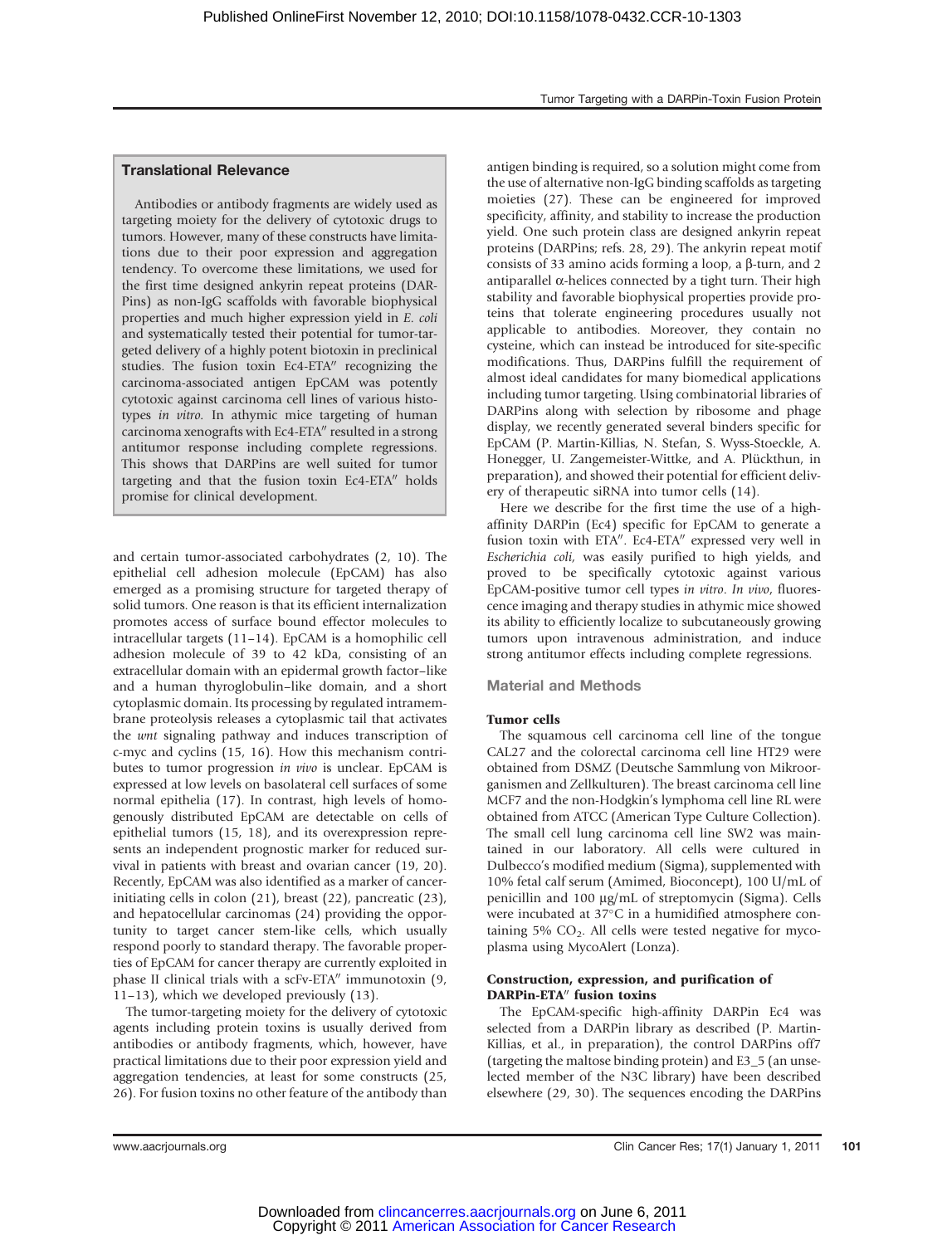were inserted via BamHI and HindIII upstream into an expression vector derived from pQE30, containing a 12 amino acid linker  $(GSG<sub>4</sub>)<sub>2</sub>$  and the 40-kDa truncated form of  $ETA_{252-608}KDEL$  (ETA"), which was cloned as described (11, 31). ETA comprises residues Glu252- Pro608 (numbering of the mature protein), fused to a C-terminal His<sub>6</sub> tag followed by KDEL (denoted  $ETA_{252-}$  $_{608}$ KDEL or ETA").

For purification and detection the construct in addition contains an MRGS-His<sub>6</sub> tag at the N terminus. The DARPin-ETA" fusion proteins were expressed in soluble form in the E. coli strain BL21(DE3) (Stratagene). Cultures were harvested 4 hours after induction with 1 mmol/L isopropylb-D-thio-galactopyranoside. For purification the bacteria were resuspended in  $TBS_{400}$  (50 mmol/L of Tris, 400  $mmol/L$  of NaCl, pH 7.4, at 4 $\rm ^{\circ}$ C) with 20 mmol/L of imidazole and lysed with a TS 1.1-kW cell disruptor (Constant Systems Ltd.). On centrifugation  $(48,000 \times g, 30)$ minutes at  $4^{\circ}$ C) and filtration (pore size 0.22  $\mu$ m), the fusion toxins present in the clear supernatant were purified by immobilized metal ion affinity chromatography (IMAC) using Ni-NTA superflow (Qiagen).

#### Endotoxin removal

For in vivo application, the DARPin-ETA" fusion toxins were further purified to eliminate endotoxin. To this end, an additional washing step with 150 column volumes phosphate buffered saline (PBS) containing 20 mmol/L imidazole and 0.1% Triton-X-114 was performed during Ni-NTA purification, followed by size exclusion chromatography using a Superdex 200 10/300 GL column (GE Healthcare). Monomeric fractions were further depleted of residual endotoxin by passage over an EndoTrap Red column (Hyglos), and the final endotoxin content was determined using a Limulus amebocyte lysate endochrome kit (Charles River).

#### Measurement of EpCAM-binding affinity

Surface plasmon resonance. The EpCAM-binding affinities of Ec4 and Ec4-ETA" were measured by surface plasmon resonance using a ProteOn XPR36 (Bio-Rad Laboratories) instrument. For ProteOn measurements, 1 ligand channel of a neutravidin sensor chip was coated with 500 resonance units of the extracellular domain of EpCAM (residues 1 to 242 of the mature protein) biotinylated using a C-terminal AviTag. Kinetic data were obtained by parallel injection of different concentrations of Ec4 or Ec4-ETA $\prime\prime$  ranging from 0.32 to 31.6 nmol/L at a buffer flow of 60  $\mu$ L/min in PBS at pH 7.4 containing 3 mmol/L EDTA and 0.005% Tween-20. Data evaluation was performed using the ProteOn Manager software (Bio-Rad).

Flow cytometry. The binding affinity of Ec4 to EpCAM expressed on cells was measured by flow cytometry, and the equilibrium dissociation constant  $K_D$  was determined as the ratio of dissociation rate constant over association rate constant. MCF-7 cells were preincubated for 30 minutes at 37°C in PBS supplemented with 1% bovine serum albumin (BSA; Sigma) and 0.2% sodium azide (Fluka) to inhibit internalization. For dissociation experiments,  $3 \times 10^5$  cells were saturated for 1 hour at  $4^{\circ}$ C with 100 nmol/L Ec4 labeled with Alexa Fluor 488 C<sub>5</sub> maleimide (Molecular Probes, Invitrogen) via a C-terminal cysteine (Ec4cA488). Cells were centrifuged and resuspended in 1 µmol/L Ec4 to prevent rebinding. The mean fluorescence intensities were recorded at different time points ranging from 0 to 4 hours. For association experiments,  $3 \times 10^5$  cells were incubated with 2.5, 7.5, or 22.5 nmol/L Ec4cA488 and measured at time points ranging from 1 to 60 minutes without prior washing. To correct for the small amount of nonspecific binding, probably caused by Alexa Fluor 488, the association of a nonbinding DARPin labeled with Alexa Fluor 488 was measured and subtracted. Data evaluation was performed with Prism (Graphpad).

#### Disulfide assays

The formation of the 2 disulfide bonds in Ec4-ETA" after purification of protein expressed in the cytoplasm was quantified according to ref. 32. Briefly, 1.25 nmol of fusion protein was treated with 4,4'-dithiodipyridine (4-DPS) in the presence of 8 mol/L urea and compared with an equally treated sample reduced with sodium borohydride, quantified by HPLC and evaluated according to a standard curve made with known amounts of cysteine.

#### Cytotoxicity assays

The specific cytotoxic activities of the DARPin-ETA" fusion toxins were assessed by measuring cell viability in standard colorimetric XTT assays;  $XTT = (2,3-bis[2-meth$ oxy-4-nitro-5-sulfophenyl]-2H-tretrazolium-5-carboxanilide) sodium salt (Roche). Briefly, EpCAM-positive or -negative tumor cells were seeded at 5,000 cells per well in a 96-well plate and incubated overnight at 37°C under standard cell culture conditions as described earlier. The fusion proteins were added to the cells at the indicated concentrations to a final volume of 100 µL. After 72 hours, 50 µL of XTT reagent was added as specified by the manufacturer's protocol and cells were further incubated for 2 hours. The absorbance at 450 nm was measured with a HTS 7000 plus microplate reader (PerkinElmer) and cell viability was calculated after subtraction of blanks (wells without cells) as the percentage of living cells in treated wells relative to untreated cells (cells without DARPin-ETA" toxin).

For competition analysis of specificity, cells were first preincubated for 10 minutes with unconjugated DARPins at the concentrations indicated before Ec4-ETA" was added and viability was determined as described earlier.

## Fluorescence labeling of DARPin-ETA" fusion proteins with Cy5.5

Ec4-ETA" and off7-ETA" were incubated with a 3-fold molar excess of Cy5.5 NHS ester (GE Healthcare) at pH 7.4 for 1.5 hours at room temperature. At this relatively low pH labeling of the N-terminal amino group is favored over labeling of lysine residues at short incubation times and modest excess of dye. The samples were passed over a PD-10 column (GE Healthcare) to remove unreacted dye and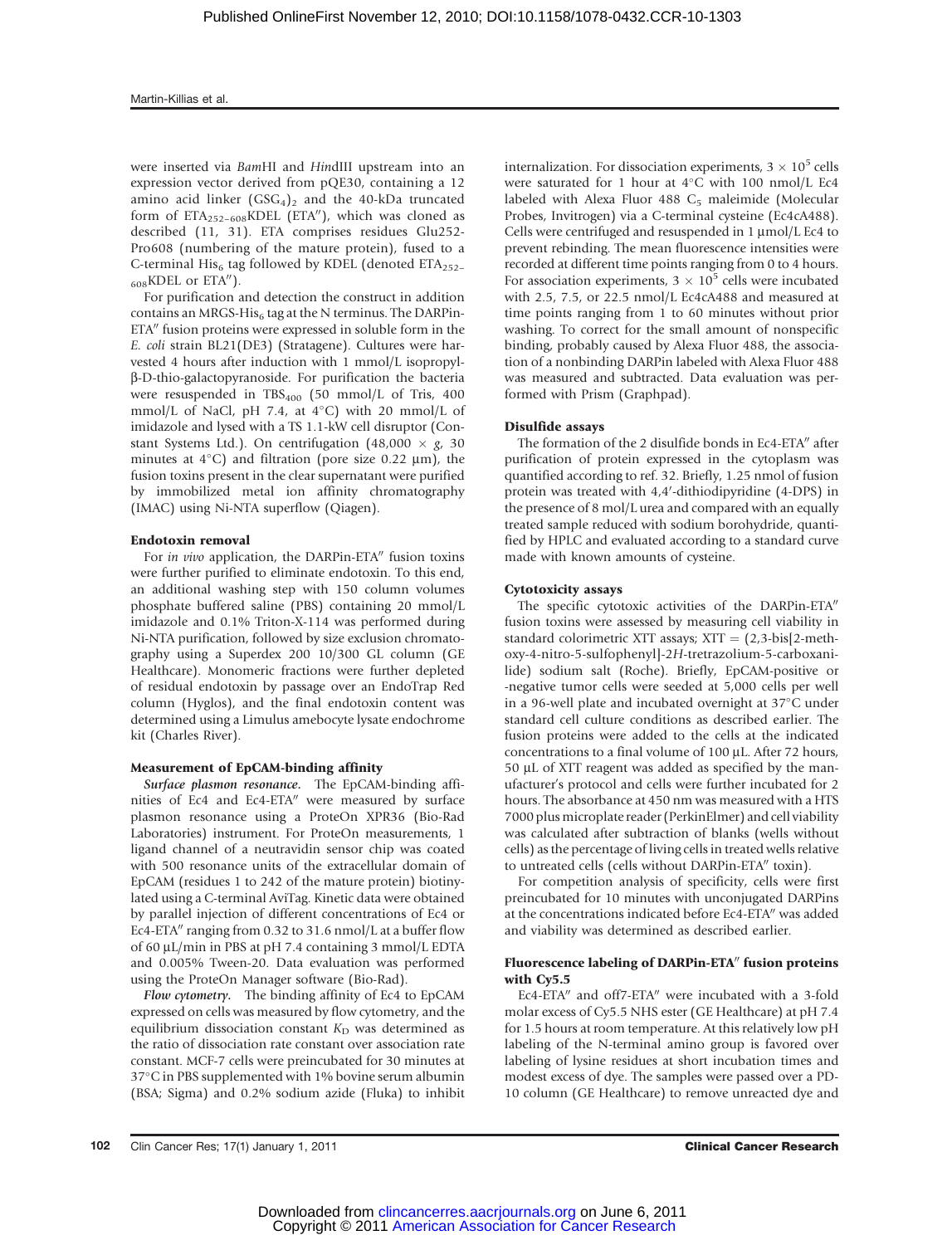exchange the buffer to 100 mmol/L sodium bicarbonate with 20 mmol/L of NaCl at pH 8. Monolabeled fusion proteins were separated from unlabeled and multiply labeled proteins by anion exchange chromatography on a MonoQ column (GE Healthcare) in 100 mmol/L sodium bicarbonate and 1 mol/L of NaCl at pH 8 with isocratic elution.

## Animals and tumor xenografts

For in vivo experiments, 8- to 10-week-old female athymic mice (NMRI nu/nu, Harlan Laboratories or CD1 nu/nu, Charles River) were used. Mice were housed and maintained under specific pathogen-free conditions according to the guidelines of the veterinary offices of the Kanton Zürich and Bern. Tumors were raised by subcutaneous injection into the lateral flank of HT29 or SW2 cells  $(10^7 \text{ cells in}$ 100 µL of PBS).

## In vivo serum half-life of Ec4-ETA $''$

Female nude mice were intravenously injected with a single dose of 30  $\mu$ g Ec4-ETA" in 100  $\mu$ L of PBS. Blood samples were collected at different time points (3, 5, 10, 20, 30, and 60 minutes) from the time of the injection. Serum was harvested from the blood samples and the concentration of Ec4-ETA" was determined by ELISA in comparison to a standard curve of the corresponding pure immunotoxin.

Briefly, microtiter plates were coated with anti-Pseudomonas Exotoxin A antibody (Sigma) diluted 1:2,000 in PBS overnight at 4°C. Plates were blocked with PBS containing 1% BSA for 2 hours at room temperature followed by washing 4 times in PBS containing 0.05% Tween-20. A standard curve was made with pure Ec4-ETA", whereas serum samples were diluted 1:100 and 1:1,000 in PBS. One hundred microliters of standards or samples were applied and incubated for 1 hour at room temperature. After washing, anti–RGS-His antibody conjugated with horseradish peroxidase (Qiagen) diluted 1:2,000 was incubated for 1 hour at room temperature. After washing, plates were developed using 3,3'-5,5'-tetramethylbenzidine for 15 minutes and the absorbance was measured at 450 nm.

## In vivo fluorescence imaging

Ten days after subcutaneous tumor cell injection, mice were intravenously injected with 30  $\mu$ g of Ec4-ETA $\prime\prime$  or off7-ETA" conjugated with the fluorescent dye Cy5.5 ( $n = 3$  for each group). In vivo imaging was performed 6, 24, 48, 72, and 96 hours after injection. During imaging mice were anaesthetized by intraperitoneal injection of body-weight– adapted doses of 10% ketamine and 2% xylazine. In addition, 48 hours after intravenous injection, 1 mouse of each group was euthanized and fluorescence images of dissected organs were obtained. Images were acquired using the NightOwl II NC100, Type LB 893, 2006 imaging system (Berthold Technologies) with an exposure time of 60 seconds. For colocalization of the fluorescence image on the animal body, gray scale and pseudocolor images were merged. Quantification of signal intensity in all animals was performed with WinLight32 Software.

## Antitumor activity in vivo

Mice bearing established HT29 tumors of 50 to 100  $\text{mm}^3$ in size were intravenously injected on days 1, 3, and 5 with either 30  $\mu$ g or 20  $\mu$ g Ec4-ETA" or with 30  $\mu$ g off7-ETA" in 100  $\mu$ L of PBS. Treatment with the lower dose (20  $\mu$ g) of Ec4-ETA" was repeated on days 9, 13, and 15. Mice bearing established SW2 tumors of 40 to 80 mm<sup>3</sup> in size were intravenously injected on days 1, 3, 5, 8, 10, and 12 with 20  $\mu$ g Ec4-ETA" or 20  $\mu$ g off7-ETA" in 100  $\mu$ L PBS. For both tumor models mice treated with PBS at the same time points were used as control.

Animals were monitored for tumor growth by caliper measurement of the shortest diameter and the longest perpendicular diameter. Tumor volume was calculated according to the formula: (short diameter)<sup>2</sup>  $\times$  (long diameter)  $\times$  0.4. Mice were euthanized when tumors reached a volume of  $1,500$  mm<sup>3</sup> or when tumors showed skin ulcerations.

## In vivo toxicity determination

During treatment with the fusion toxins animals were controlled daily for weight loss or other signs of toxicity and discomfort (apathy, ungroomed appearance, dehydration, etc.). Liver toxicity was assessed post mortem by measuring alanine aminotransferase (ALT) and aspartate aminotransferase (AST) activity in plasma samples. Blood samples from 4 mice treated with PBS and 4 mice treated with 30 µg Ec4-ETA" 3 times every second day were collected 24 hours after the final injection. On plasma separation, ALT and AST activities were measured photometrically.

## Statistical analysis

All data represent the mean  $\pm$  SD. Statistical analyses of in vivo tumor growth were performed using the Kruskal– Wallis test. A value of  $P < 0.05$  was considered statistically significant.

## **Results**

## Expression and purification of DARPin-ETA" fusion proteins

The EpCAM-specific high-affinity DARPin Ec4 (P. Martin-Killias et al., in preparation) and the control DARPins off7 (29) and E3\_5 (30) were fused via a  $(GSG<sub>4</sub>)<sub>2</sub>$  linker to a truncated form of Pseudomonas aeruginosa exotoxin A (residues Glu252-Pro608, numbering of the mature protein), containing a C-terminal KDEL sequence (denoted  $ETA_{252-608}$ KDEL or ETA") to increase cytotoxicity in mammalian cells (33). For purification and detection, the constructs further contained a  $His<sub>6</sub>$  tag at the C terminus in front of the KDEL sequence and an  $RGSH$  tag at the N terminus.

All DARPin-ETA" fusion proteins were expressed in soluble form in  $E$ . *coli* at 37 $\degree$ C. The protein yield was up to 40 mg/L of bacterial culture. Purification was achieved using IMAC, which for in vivo experiments was followed by extensive Triton X-114 washing, size exclusion chromatography, and an EndoTrap column to remove endotoxin.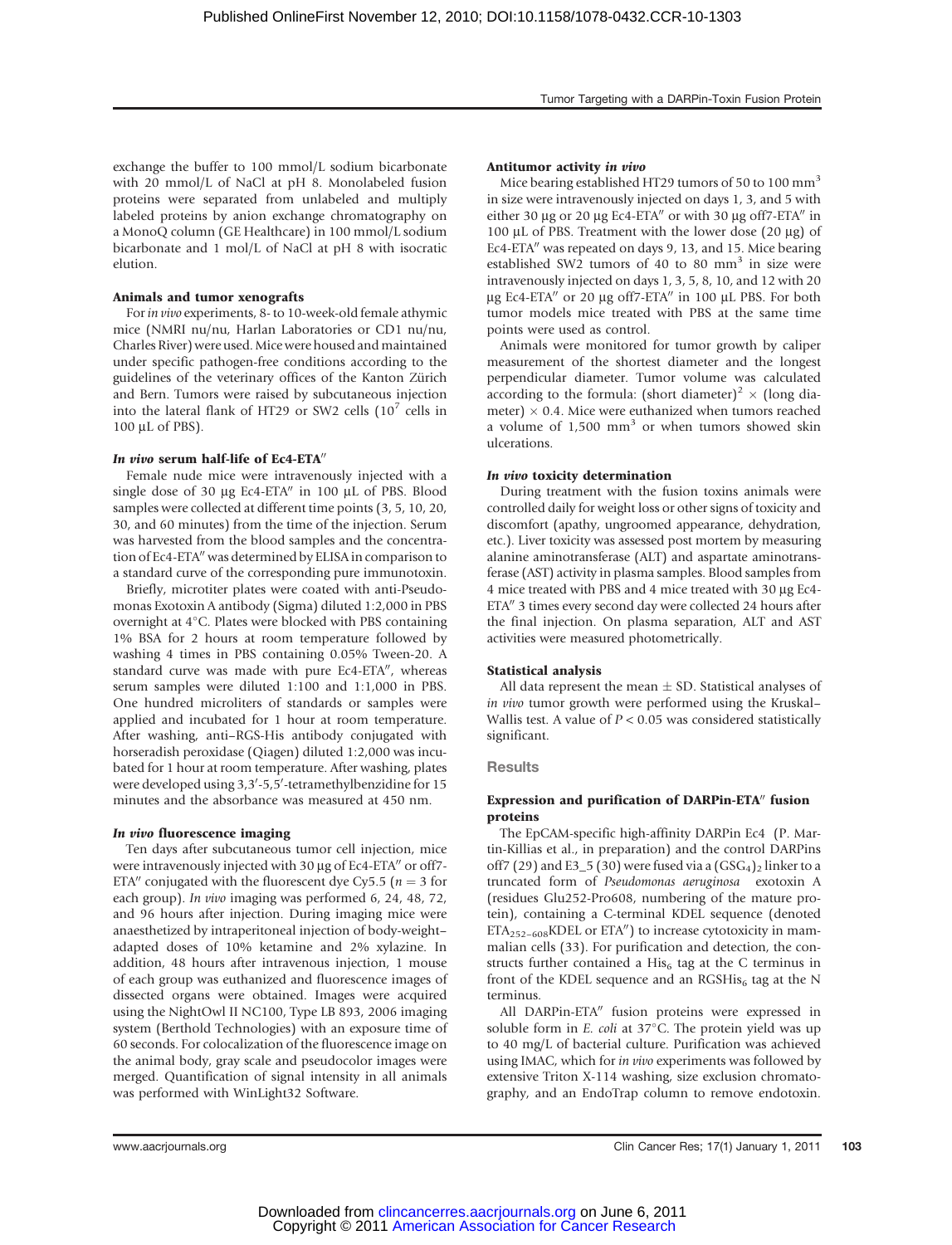

Figure 1. Biochemical characterization of the DARPin-ETA" fusion toxins. A, for SDS-PAGE analysis, fractions were loaded onto a 10% polyacrylamide gel and proteins were detected by staining with Coomassie brilliant blue: lane M, molecular weight marker (kDa); lane 1, uninduced bacterial cell lysate; lane 2, cell lysate 4 hours after induction; lane 3, purified Ec4-ETA"; lane 4, purified off7-ETA"; and lane 5, purified E3\_5-ETA". B, size exclusion chromatography of DARPin-ETA" fusion toxins analyzed on a Superdex 200 10/300 GL column. C, model of the DARPin-toxin construct was built on the basis of the X-ray structures of a consensus DARPin (PDB entry 2QYJ) and Pseudomonas aeruginosa exotoxin A (ETA; 1IKQ) using InsightII (Accelrys) and the ROSETTA suite programs. The figure shows the DARPin targeting moiety and ETA domains. The flexible N-terminal RGS-His<sub>6</sub>-tag, the C-terminal His<sub>6</sub> tag and KDEL ER-retention signal and the linker connecting the DARPin to the toxin were modeled in order to visualize their sizes relative to those of the protein domains. The figure was generated using the program PyMol (DeLano Scientific LLC).

The fusion toxins showed a band at the predicted molecular weight of approximately 59 kDa when analyzed on SDS-PAGE (Fig. 1A), and size exclusion chromatography revealed a mainly monomeric fraction (Fig. 1B). Figure 1C shows a structural model of Ec4-ETA". ETA" contains 2 disulfide bonds, and although the fusion toxins were expressed in the bacterial cytoplasm, and no redox shuffle system was used during purification, quantitative disulfide assays (see Materials and Methods) revealed that more than 90% of the protein had both disulfide bonds formed after purification, most probably by spontaneous air oxidation (data not shown). We conclude from these findings that DARPins are well suited for the easy and cost-effective production of fusion toxins for tumor targeting.

#### EpCAM-binding affinity of Ec4-ETA"

To investigate whether the fusion to ETA" impaired the binding activity of DARPin Ec4 to EpCAM, the association  $(k_a)$  and dissociation rate constants  $(k_d)$  of both Ec4 and Ec4-ETA" were measured by surface plasmon resonance (Supplementary Fig. S1A and B). The measurements revealed that Ec4 and Ec4-ETA" have comparable rate constants of association (1.1  $\times$  10<sup>5</sup> and 6.2  $\times$  10<sup>4</sup> L/mol/s, respectively) and dissociation (1.8  $\times$  10<sup>-4</sup> and 1.3  $\times$  10<sup>-4</sup> 1/s, respectively), resulting in similar equilibrium dissociation constants of 1.7 and 2.2 nmol/L. In addition, the equilibrium dissociation constant of fluorescently labeled Ec4 to EpCAM-positive MCF-7 cells was measured on a flow cytometer, again from the ratio  $k_d/k_a$ . A slightly higher  $K_D$  of 5.8 nmol/L was obtained from association ( $k_a = 5.5 \times 10^4$  L/mol/s) and dissociation ( $k_d = 3.2 \times 10^{-4}$  1/s) rate constants (Supplementary Fig. S1C and D).

## Cytotoxicity of Ec4-ETA" against various tumor cell lines in vitro

The cytotoxic effect of Ec4-ETA" and the control fusion proteins off7-ETA" and E3\_5-ETA" on various EpCAMpositive tumor cell lines and EpCAM-negative control cells was determined in colorimetric XTT cell viability assays on a 72-hour incubation. As shown in Fig. 2A, Ec4-ETA" was potently cytotoxic against all EpCAM-positive cell lines tested, MCF7, SW2, CAL27, and HT29. The  $IC_{50}$  values (concentration at which cell viability was reduced by 50%) ranged from less than 0.005 pmol/L to 0.7 pmol/L. In

104 Clin Cancer Res; 17(1) January 1, 2011 Clinical Cancer Research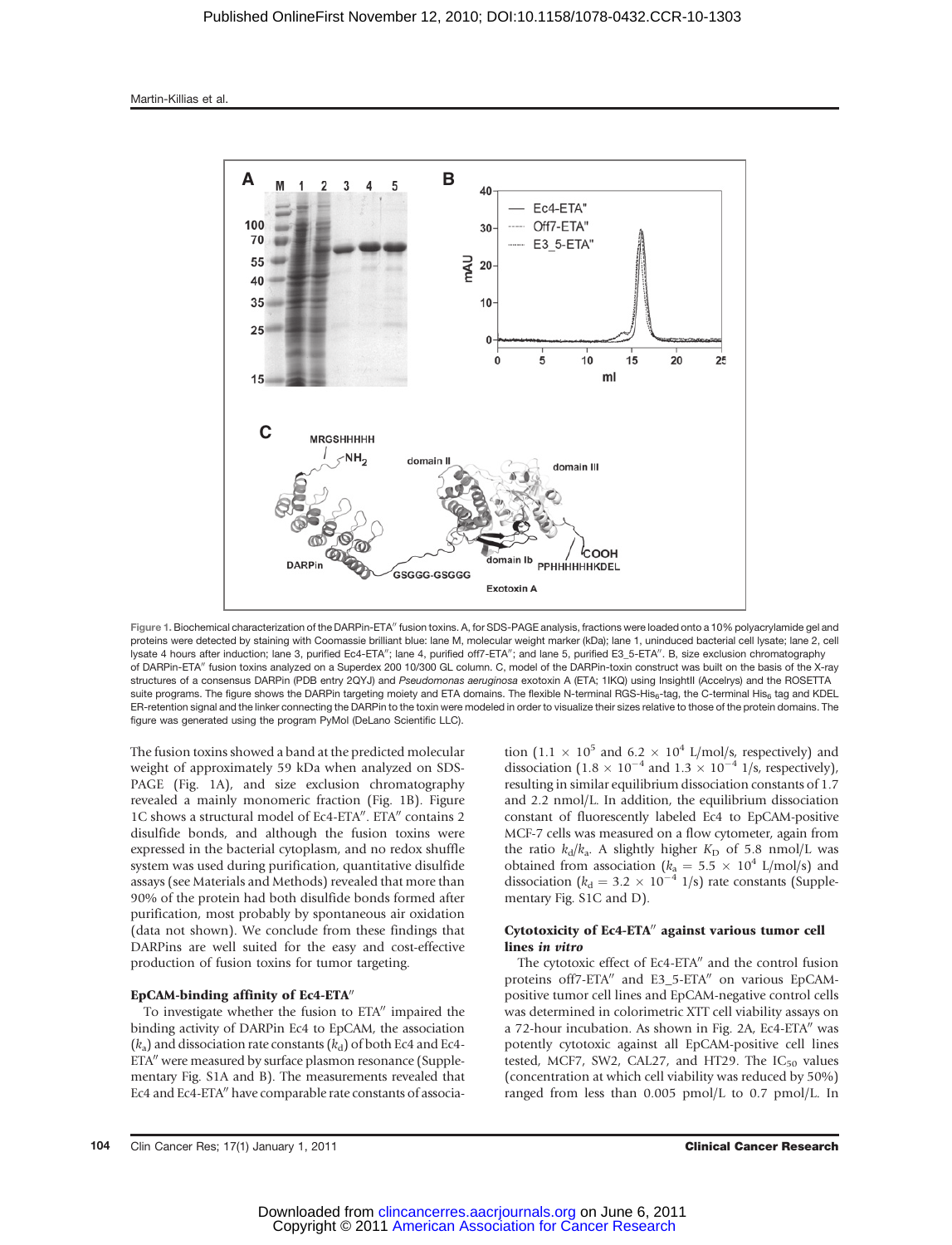

Figure 2. In vitro cytotoxicity of Ec4-ETA" and the control fusion toxins off7-ETA" and E3\_5-ETA" tested on various tumor cell lines. A, the EpCAM-positive cell lines MCF7, SW2, CAL27, and HT29, and the EpCAM-negative cell line RL, were incubated for 72 hours with different concentrations of Ec4-ETA" before cell viability was determined in colorimetric XTT assays. B, HT29 cells were incubated with the unspecific fusion proteins E3\_5-ETA" or off7-ETA" for 72 hours in XTT assays, and viability was compared with cells treated with Ec4-ETA". C, in competition assays, EpCAM-positive HT29 cells were incubated with DARPin Ec4, E3\_5, and off7 (500 nmol/L) 10 minutes before Ec4-ETA" was added and cell viability determined as described. All determinations were done in triplicates, data represent the mean  $\pm$  SD.

contrast, the  $IC_{50}$  value on EpCAM-negative RL cells was more than 100,000-fold higher ( $IC_{50} > 10$  nmol/L). Similarly, the unspecific fusion proteins off7-ETA" and E3\_5-ETA" showed cytotoxic effects only at much higher concentrations ( $IC_{50} > 1$  nmol/L) than the EpCAM-specific ones when tested on EpCAM-positive HT29 cells (Fig. 2B).

Furthermore, the cytotoxicity of Ec4-ETA" was markedly decreased when cells were preincubated with an excess of unfused DARPin Ec4 as competitor (Fig. 2C). This decrease was specific for EpCAM blocking, as preincubation with the nonspecific DARPins off7 and E3\_5 did not diminish Ec4- ETA" cytotoxicity. Moreover, the use of the unfused DAR-Pins did not affect cell viability (data not shown). Taken together, these data show that the cytotoxicity is mediated by EpCAM-specific uptake and background cytotoxicity by unspecific uptake of the DARPin-ETA" fusion proteins was in general very low.

## Tumor localization of Ec4-ETA"

To show that Ec4-ETA" efficiently localizes to tumors upon systemic administration and that this effectis EpCAM-dependent, in vivo fluorescence imaging was performed in athymic mice bearing subcutaneous HT29 tumor xenografts. Ec4- ETA" and off7-ETA" control were N-terminally labeled with the fluorescent dye Cy5.5 (emission maximum 680 nm). After the coupling reaction, the mono-labeled proteins were purified by anion exchange chromatography to eliminate unlabeled protein, free dye, and other labeled protein species. Mice were injected intravenously with 30 mg Ec4- ETA"\_Cy5.5 or off7-ETA"\_Cy5.5, and images were taken after 6, 24, 48, 72, and 96 hours using the NightOWL II LB891 imaging system. As shown in Fig. 3A, 6 hours after injection both fusion proteins localized to the lower abdomen, which could be identified as mainly kidney and partially liver accumulation. Ec4-ETA" efficiently localized to tumors 24 hours after injection, and accumulation peaked between 48 and 72 hours before it declined to background values after 96 hours. In contrast, only very low background fluorescence was detectable in the tumors on injection of the nontargeted fusion protein off7-ETA".

Furthermore, we performed ex vivo analysis of biodistribution in isolated organs and tumors 48 hours after injection of the fluorescently labeled probe using a fiber optic device. As shown in Fig. 3B, similar to whole animal imaging, high fluorescence activity in the tumor was detected only in mice injected with Ec4-ETA" but not off7-ETA". Probably as a consequence of metabolic degradation, both fusion proteins also showed localization in parts of the liver and at low levels in the intestine. These signals, however, were covered by overlaying tissue and thus undetectable by in vivo imaging.

## Serum half-life of Ec4-ETA" in mice

To determine the serum half-life of Ec4-ETA", mice were injected with a single dose of 30 µg and blood was collected at intervals between 3 and 60 minutes. The concentration of Ec4-ETA" in mouse serum was measured by sandwich ELISA. Each data point used to determine half-life represents the average of samples of 2 to 4 mice. Data were fit to a single exponential decay function with plateau (Supplementary Fig. S2) and the serum half-life of Ec4-ETA" was determined as 11.2 minutes.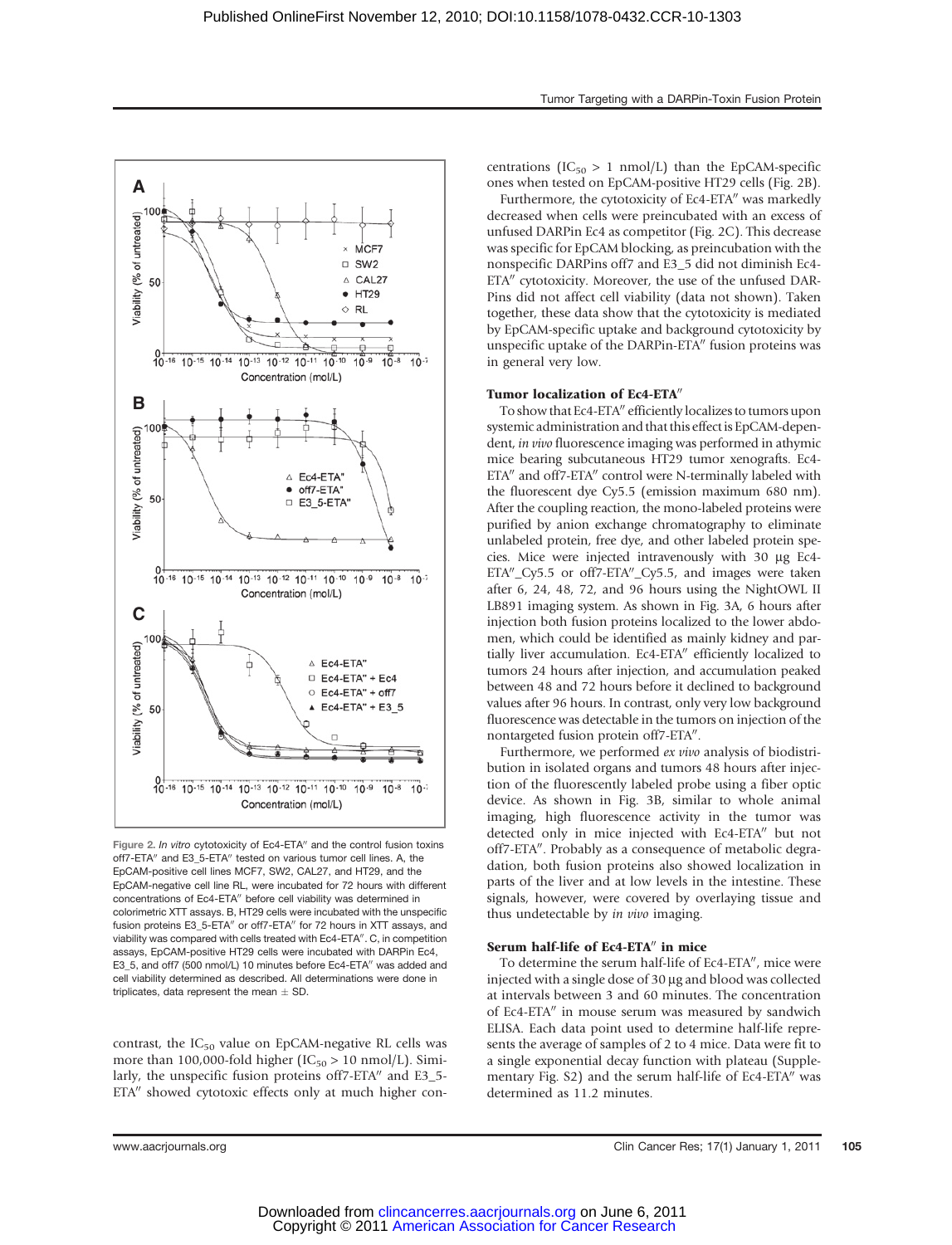

Figure 3. Tumor localization and organ distribution of Cy5.5 labeled Ec4-ETA" and the off7-ETA" control fusion toxin detected by *in vivo* fluorescence imaging. Mice bearing subcutaneous HT29 tumor xenografts were intravenously injected with 30 µg of Ec4-ETA" or off7-ETA" conjugated with the fluorescent dye Cy5.5 ( $n = 3$  for each group). A, in vivo images were acquired 6. 24, 48, 72, and 96 hours after injection using the NightOWL II LB891 imaging system with an exposure time of 60 seconds. For colocalization of the fluorescence image on the animal body, gray scale and pseudocolor images were merged. ND, not determined. B, ex vivo analysis of fluorescence intensities from isolated tumors and organs 48 hours after injection of Cy5.5-labeled Ec4-ETA" or off7-ETA" using a fiber optic device. Organs of 1 representative mouse of each group are shown. Data are plotted as the average of 2 mice; bars, SD.

#### Antitumor effect of Ec4-ETA"

To investigate how the favorable tumor localization of Ec4-ETA" translates into therapeutic efficacy, its antitumor effect was evaluated in athymic mice bearing established subcutaneous tumor xenografts. As a first tumor model, we used the cell line HT29. In 1 group, mice received 3 doses of 30 µg Ec4-ETA" (Ec4-ETA" 30/3) on days 1, 3, and 5. In a second group, 6 doses of 20  $\mu$ g Ec4-ETA" (Ec4-ETA" 20/6) were administered on days 1, 3, 5, 9, 13, and 15. Control mice received PBS or 3 doses of 30 µg off7-ETA" (off7-ETA" 30/3) on days 1, 3, and 5.

As shown in Fig. 4A, tumors of control mice treated with PBS grew rapidly until the end of the observation period. In contrast, in all mice treated with Ec4-ETA" tumor growth was strongly inhibited. Tumors of mice treated with the Ec4-ETA $\%$  30/3 schedule almost completely disappeared after the last injection, but started to regrow when treatment was discontinued. Nonetheless, in this group, 2 of 11 mice (18%) showed complete regression, defined as nondetectable tumor or no tumor regrowth for more than 45 days. The antitumor effect of the Ec4-ETA" 20/6 schedule was even more pronounced, resulting in 2 of 5 mice (40%) with complete regressions. Lower doses of Ec4-ETA $''$  (5  $\mu$ g) did not result in significant tumor responses (data not shown). Treatment with the control fusion protein off7- ETA" 30/3 had no effect on tumor growth compared with mice treated with PBS. To better discriminate between the response rates in the various groups, Kaplan–Meier curves were plotted with an endpoint defined as a tumor size more than 100 mm<sup>3</sup>. As shown in Fig. 4B, all control mice treated with PBS or off7-ETA" developed tumors more than 100 mm<sup>3</sup> already 9 days after the start of treatment. At this time point, all mice in the Ec4-ETA"-treated group had tumors clearly less than this size. On day 31, 18% of mice treated with Ec4-ETA $''$  30/3 and 60% of mice treated with Ec4-ETA $''$  $20/6$  still showed tumors less than 100 mm<sup>3</sup>, indicating that treatment with the Ec4-ETA $''$  20/6 schedule was more effective in tumor control than with Ec4-ETA $''$  30/3. At the end of the experiment (day 31), the average size of tumors was significantly reduced from  $1,005 \pm 275$  mm<sup>3</sup> (PBS group) to  $188 \pm 125$  mm<sup>3</sup> in the Ec4-ETA $^{\prime\prime}$  30/3 treated group (*P* < 0.05) and to 89  $\pm$  87 mm<sup>3</sup> in the Ec4-ETA<sup>*n*</sup> 20/6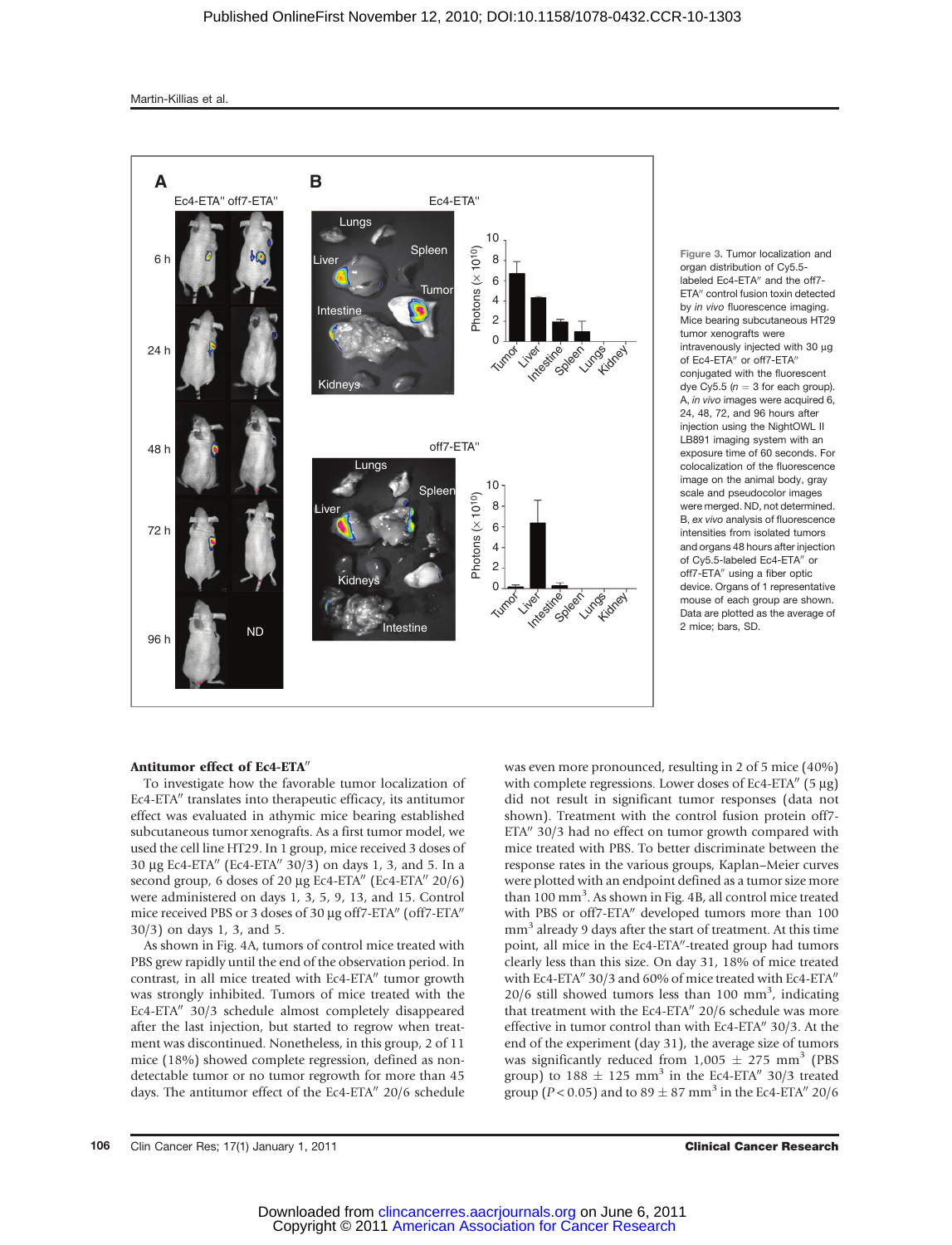Figure 4. Antitumor effect of Ec4- ETA" in athymic mice. A, mice bearing subcutaneously growing HT29 tumor xenografts of 50 to 100 mm<sup>3</sup> in size received tail-vein injections of  $3 \times 30 \mu$ g Ec4-ETA",  $3 \times 30$  µg off7-ETA" control, 6  $\times$ 20 µg Ec4-ETA", or PBS as vehicle control. Tumor growth was monitored by calipe measurement during the course of 31 days. Data represent the mean tumor volume  $\pm$  SD of 5 to 11 mice per group. B, Kaplan–Meier survival curves with an endpoint defined as tumor volume of 100 mm<sup>3</sup>. The curves show the percentage of treated mice in each group in which tumors did not exceed 100 mm<sup>3</sup> in size at the various time points after the start of treatment. C, mice bearing subcutaneously growing SW2 tumor xenografts of 40 to 80 mm<sup>3</sup> in size received tail-vein injections of  $6 \times 20 \,\mu$ g Ec4-ETA",  $6 \times 20 \,\mu$ g off7-ETA" control, or PBS as vehicle control. Tumor growth was monitored by caliper measurement during the course of 31 days. Data represent the mean tumor volume  $\pm$  SD of 5 to 6 mice per group. D, pictures of representative tumors isolated from mice of the different treatment groups.



treated group ( $P < 0.05$ ). This reflects a reduction in tumor volume of 81% and 91%, respectively. The favorable effect of the Ec4-ETA" 20/6 schedule, which delivered a higher overall dose but without increased toxicity, is also reflected by the 40% complete regressions (as shown earlier). The high standard deviations observed for Ec4-ETA" are due to the fact that some mice showed complete regressions. No difference in tumor size was found in mice treated with off7-ETA" 30/3 compared with PBS.

We confirmed the antitumor activity of Ec4-ETA" in a SW2 small cell lung carcinoma xenograft model, which shows a slower growth rate and is known to form a very solid tumor mass. Mice bearing subcutaneous SW2 tumors were treated with 6 doses of 20 mg Ec4-ETA or off7-ETA" on days 1, 3, 5, 8, 10, and 12. As shown in Fig. 4C, treatment with Ec4-ETA" decreased the tumor size compared with controls (PBS and off7-ETA). On day 31, mice treated with  $Ec4-ETA''$  had an average tumor size of 257  $\pm$  114 mm<sup>3</sup> whereas mice treated with off7-ETA" and PBS already reached tumor sizes of 856  $\pm$  198 mm<sup>3</sup> and 776  $\pm$  214 mm<sup>3</sup>, respectively. There was thus a significant reduction in tumor volume of treated compared with PBS control mice ( $P < 0.05$ ), although the effect was slightly less pronounced than on faster growing HT29 tumors.

#### Toxicity of Ec4-ETA"

To determine treatment-related unspecific toxicity on Ec4-ETA" and off7-ETA" administration, mice were monitored for weight loss, dehydration, and signs of distress (apathy, hyperalgesia, and ungroomed appearance) throughout the course of the study. Representative for all therapy experiments, Fig. 5 shows for HT29 tumor-bearing mice that treatments were well tolerated and after reversible marginal weight loss after the third injection of Ec4-ETA" 30/3 no further signs of toxicity were observed. Furthermore, to assess liver toxicity as a frequent dose-limiting side effect of ETA fusion toxin therapy in patients, blood from 4 PBS-treated mice and 4 mice receiving 3 doses of 30 µg Ec4-ETA" was collected and analyzed for activity of the liver transaminases AST and ALT. As shown in Table 1, liver toxicity could be excluded for this treatment schedule, as there was no significant elevation of ALT and AST activity in the plasma of Ec4-ETA"-treated (ALT:  $54 \pm 22$  U/L, and AST: 141  $\pm$  47 U/L) compared with PBS-treated mice (ALT:  $57 \pm 51$  U/L, and AST: 99  $\pm$  53 U/L).

#### **Discussion**

Chemotherapy still has remained the mainstay of cancer therapy. The great majority of approved treatments has no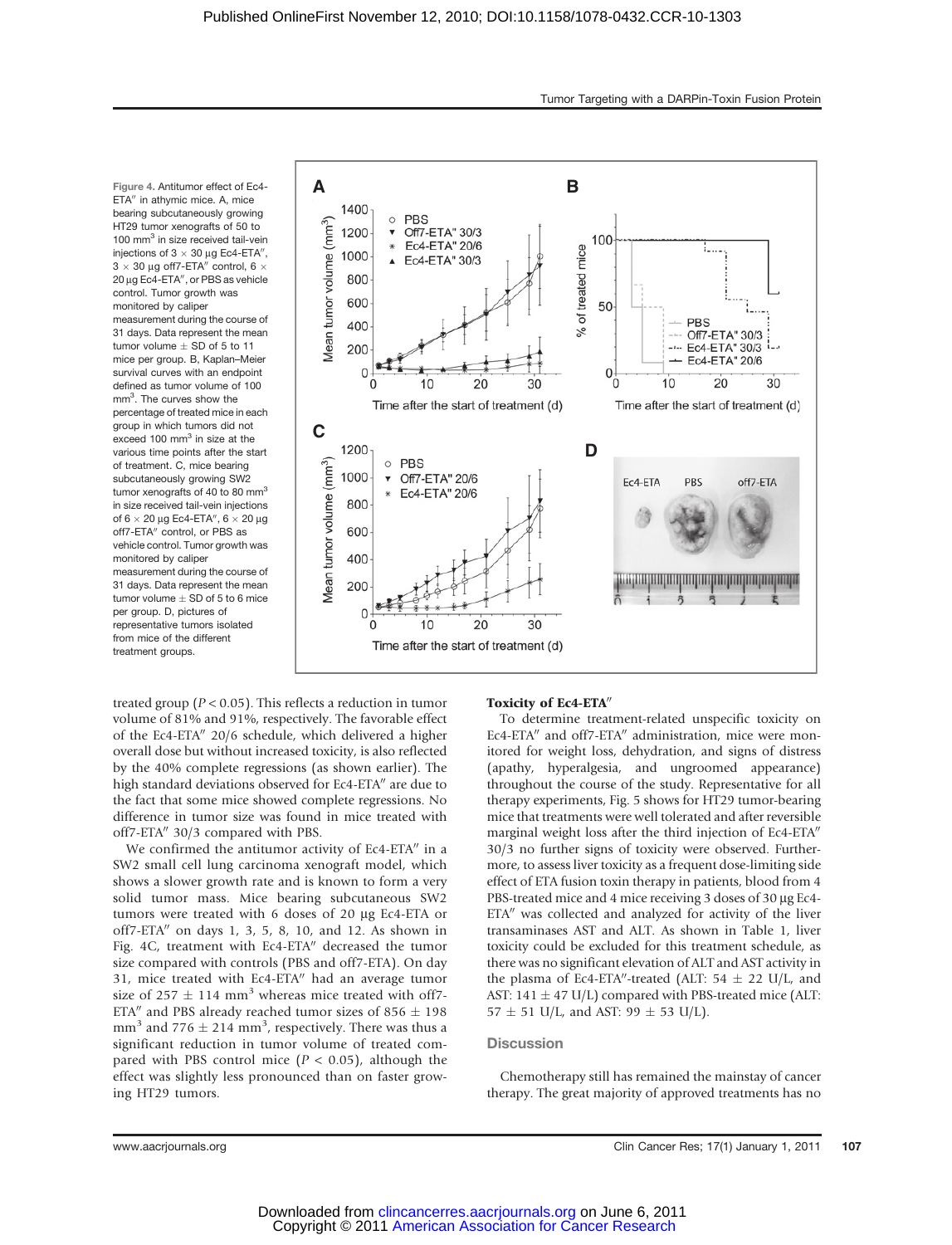

Figure 5. Average weight of mice on treatment with different dose schedules of Ec4-ETA", or off-7-ETA" or with PBS control. Animals were weighed 3 times per week during the whole experiment to monitor treatment-related toxicity.

inherent specificity for tumor cells but attack all dividing cells. More recently many investigations have been carried out in which a toxic principle was coupled to a recognition function. Immunotoxins based on Pseudomonas aeruginosa exotoxin A (ETA, also termed PE), particularly its N-terminally truncated variant carrying a C-terminal KDEL peptide (ETA"), have been generated against various cell surface receptors and extensively tested in preclinical and early clinical studies (5, 34). Most of them use a single-chain fragment (scFv) or a disulfide-stabilized dsFv fragment of an antibody as targeting moiety. We previously also reported on the potent antitumor effect of an EpCAMspecific scFv-ETA $\prime\prime$  immunotoxin (11), which is currently under phase II clinical investigation (9).

Commonly used antibody Fv-based formats, however, are difficult to produce in high amounts when compared with other proteins and are often aggregation-prone (24, 26, 35). ScFv and dsFv fragments used for tumor-targeted fusion proteins must either be expressed in the periplasm or refolded after expression in inclusion bodies. Here, we investigated another class of highly advanced binding molecules, DARPins, for targeted delivery of ETA" to tumor cells in vitro and in vivo. DARPins can be selected for high affinity, which is a major requirement for efficient tumor targeting (36), their inherent robustness allows easy conjugation with various types of effector molecules, and pharmacology and tumor targeting properties can be easily modulated, for example, by site-specific PEGylation. Therefore, we are not limited to the simple fusions described here, as the molecules are robust enough to allow efficient production of more complicated constructs. As shown recently, the possibility to produce DARPins in functional form in multigram amounts by fermentation of E. coli and their easy purification can significantly reduce the time from preclinical development to clinical investigation (http://clinicaltrials.gov/ct2/show/NCT01042678, http://clinicaltrials.gov/ct2/show/NCT01086761).

We are expressing the DARPin-ETA" fusions in the cytoplasm of E. coli and find that these fusion proteins are produced in soluble form. Even though the ETA" part contains 2 disulfide bonds, which appear to be beneficial in the internalization process (37), we find in the purified protein that they have been formed almost quantitatively, possibly by air oxidation. Thus, we can use the convenient production of DARPins in the E. coli cytoplasm also with the DARPin-ETA" fusion proteins.

A major challenge for the application of immunotoxins is the choice of targets that provide sufficient tumor specificity and, at the same time, promote intracellular delivery of the payload. Several targets have been explored, which serve this purpose, for example, EGFR, LewisY, and various hematopoietic markers (2). Most tumor-targeting with fusion toxins has been studied in hematopoietic malignancies, but even there, only 1 (denileukin diftitox, Ontak), a fusion of IL-2 with diphtheria toxin, finally received FDA approval (38).

EpCAM is overexpressed in many solid tumors and on the basolateral cell surfaces of some normal epithelia (15, 18) where it is, however, poorly accessible to circulating anti-EpCAM antibodies (17). Because it also occurs on normal hepatic stem cells and hepatoblasts, EpCAM-targeted immunotherapy may in principle impair liver regeneration. However, liver toxicity has never been reported in clinical trials with anti-EpCAM antibodies, probably because the regenerative capacity of the adult liver is sufficiently maintained by mitotic division of mature hepatocytes (39). In contrast, the inherent liver toxicity of ETA is based on inflammatory responses caused by liver macrophages, independent on specific hepatocyte targeting (40).

Recently, EpCAM was also identified as a marker of cancer initiating cells in colon (21), breast (22), pancreatic (23), and hepatocellular carcinomas (24). Because cancer stem cells respond poorly to standard therapy and thus are largely responsible for treatment failure, their elimination must be a prime objective for all kinds of innovative cancer therapy. Thus, from a therapeutic point of view, EpCAM is particularly interesting as a docking site for targeting ligands delivering external effector molecules. In fact, EpCAM efficiently mediates internalization of bound ligands by receptor-mediated endocytosis and thus perfectly matches the need of anticancer agents acting on intracellular targets such as protein toxins, chemotherapeutic agents, and antisense compounds (11–13).

Recently, we have described for the first time the production and biochemical characterization of EpCAM-specific DARPins, and a first generation binder was used to successfully deliver therapeutic siRNA into tumor cells in the form of mono- and multivalent binders fused to highly charged protamine (14). Subsequent affinity maturation efforts then resulted in DARPin Ec4, which displayed affinity to EpCAM in the low nanomolar range and excellent biophysical properties (P. Martin-Killias et al., in preparation).

We measured efficient tumor localization of Ec4-ETA", but not of the control fusion off7-ETA", by in vivo fluorescence imaging upon systemic administration in a HT29 colon carcinoma xenograft model. These data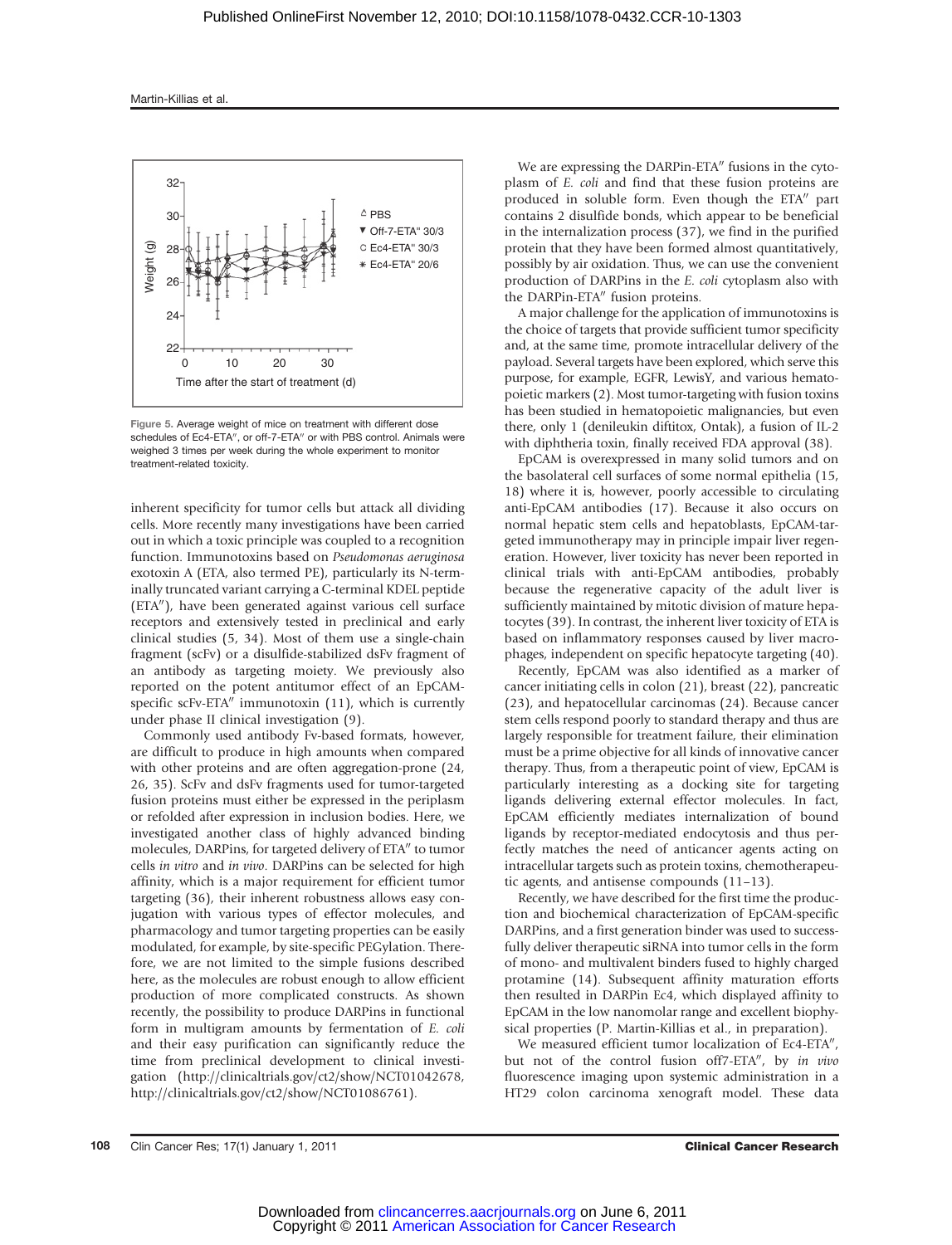|         | Table 1. Liver transaminase activity in the plasma from mice treated with Ec4-ETA" or PBS<br><b>Treatment<sup>a</sup></b> |         |         |         |            |         |         |         |  |  |  |  |
|---------|---------------------------------------------------------------------------------------------------------------------------|---------|---------|---------|------------|---------|---------|---------|--|--|--|--|
|         | $Ec4-ETA''$                                                                                                               |         |         |         | <b>PBS</b> |         |         |         |  |  |  |  |
|         | Mouse 1                                                                                                                   | Mouse 2 | Mouse 3 | Mouse 4 | Mouse 1    | Mouse 2 | Mouse 3 | Mouse 4 |  |  |  |  |
| ALT U/L | 34                                                                                                                        | 84      | 57      | 41      | 134        | 40      | 26      | 29      |  |  |  |  |
| AST U/L | 141                                                                                                                       | 200     | 138     | 85      | 177        | 62      | 86      | 70      |  |  |  |  |

or PBS intravenously. Activity of the transamina injection.

showed that localization in the tumor was specific and dependent on EpCAM binding with peak tumor accumulation 48 to 72 hours after injection.

Fluorescence imaging records the distribution of molecules at any particular time point, whereas the previously used residualizing label  $\frac{99 \text{m}}{2}$ Tc(CO)<sub>3</sub> (36) gives an integral localization since the beginning of injection, because any label will accumulate at the site of cellular internalization. This probably accounts for the difference in kidney accumulation, which is seen to decay rapidly when measured by fluorescence imaging but not by  $\frac{99m}{\text{Tr}}$  (CO)<sub>3</sub> radioactivity. Although immunotoxins (scFv fragments or DARPins fused to a protein toxin such as ETA) would be expected to not fall in an ideal molecular weight range for maximum accumulation (36), we see very encouraging enrichments and therapeutic effects already with the constructs described here, and there may be even better effects with different molecular formats.

In this study, Ec4 was fused with ETA" to assess for the first time the potential of a rationally engineered DARPin for tumor targeting and therapy. The fusion protein could indeed be well produced in soluble form in E. coli at approximately 80-fold higher yield from shake flasks than our previously described scFv-ETA" fusion toxin (4D5MOCB-ETA; ref 11), could be easily purified and was stable, and resistant to aggregation. This will facilitate subsequent scaling up of the production process required for clinical trials.

We found that the high-affinity binding of Ec4 to intact cells was fully preserved on fusion with ETA" and that Ec4-ETA" showed extremely high and specific in vitro cytotoxicity against EpCAM-positive tumor cells of various histotypes with  $IC_{50}$  values of 0.005 pmol/L. This is remarkably low compared with other immunotoxins (41–43) and likely mirrors its high stability, affinity, and efficient internalization by receptor-mediated endocytosis. These data, combined with efficient tumor targeting, indeed translated into potent antitumor effects at well-tolerated doses with some mice showing complete regression of their tumors. The higher overall dose administered as  $6 \times 20 \mu$ g could prove more effective than the lower dose schedule  $(3 \times 30 \text{ µg})$ . Probably due to the short half-life of the DARPin-ETA" fusion toxin in the circulation, which may limit tumor accumulation and also toxicity to normal tissues, the dose required to

achieve tumor responses was higher than for a previously described scFv-ETA $\prime\prime$  immunotoxin (11). The repeatable response measured after repeated injections further suggests that tumors retained a stable EpCAM expression profile and that antigen loss did not occur during treatment.

A phase II study with this previously reported EpCAMspecific immunotoxin  $(11)$  consisting of ETA $''$  fused to a scFv antibody is ongoing and will be completed soon (9). On the basis of the findings of this study, it is tempting to speculate that DARPins such as Ec4 can replace the antibody fragment as cell binding ligands also in forthcoming generations of tumor-targeted fusion toxins and other drug delivery systems.

In summary, we describe for the first time the generation and preclinical evaluation of an EpCAM-specific fusion toxin consisting of a high-affinity DARPin (Ec4) and  $ETA''$  as a catalytic biotoxin. We provide evidence for its potent activity against various tumor cell types in vitro, and its favorable tumor localization and antitumor activity in vivo. The advantages of DARPins enabling high yield expression, resistance against aggregation, and stability also in the form of fusion toxins in conjunction with a tumor-associated target such as EpCAM, opens new avenues for the generation of rationally designed protein therapeutics with outstanding efficacy.

#### Disclosure of Potential Conflicts of Interest

A. Plückthun is a shareholder of Molecular Partners AG, which is commercializing the DARPin technology. The other authors disclosed no potential conflicts of interest.

#### Acknowledgments

We thank Dr. Beat Kunz and Gabriela Nagy-Davidescu for their support with animal experiments, Dr. Ykelien Boersma and Manuel Simon for helpful discussions, Dr. Annemarie Honegger for modeling the structure of Ec4-ETA", and Dr. Kaspar Binz, Varvara Mitropoulos, and Christian<br>Gehringer for helpful discussions regarding soluble expression and vectors.

#### Grant support

This work was supported by the Swiss National Science Foundation Grant 310030-119859 (U. Zangemeister-Wittke and A. Plückthun) and Krebsliga of the Kanton Zürich (U. Zangemeister-Wittke and A.Plückthun). The costs of publication of this article were defrayed in part by the payment

of page charges. This article must therefore be hereby marked advertisement in accordance with 18 U.S.C. Section 1734 solely to indicate this fact.

Received May 14, 2010; revised October 29, 2010; accepted November 1, 2010; published OnlineFirst November 12, 2010.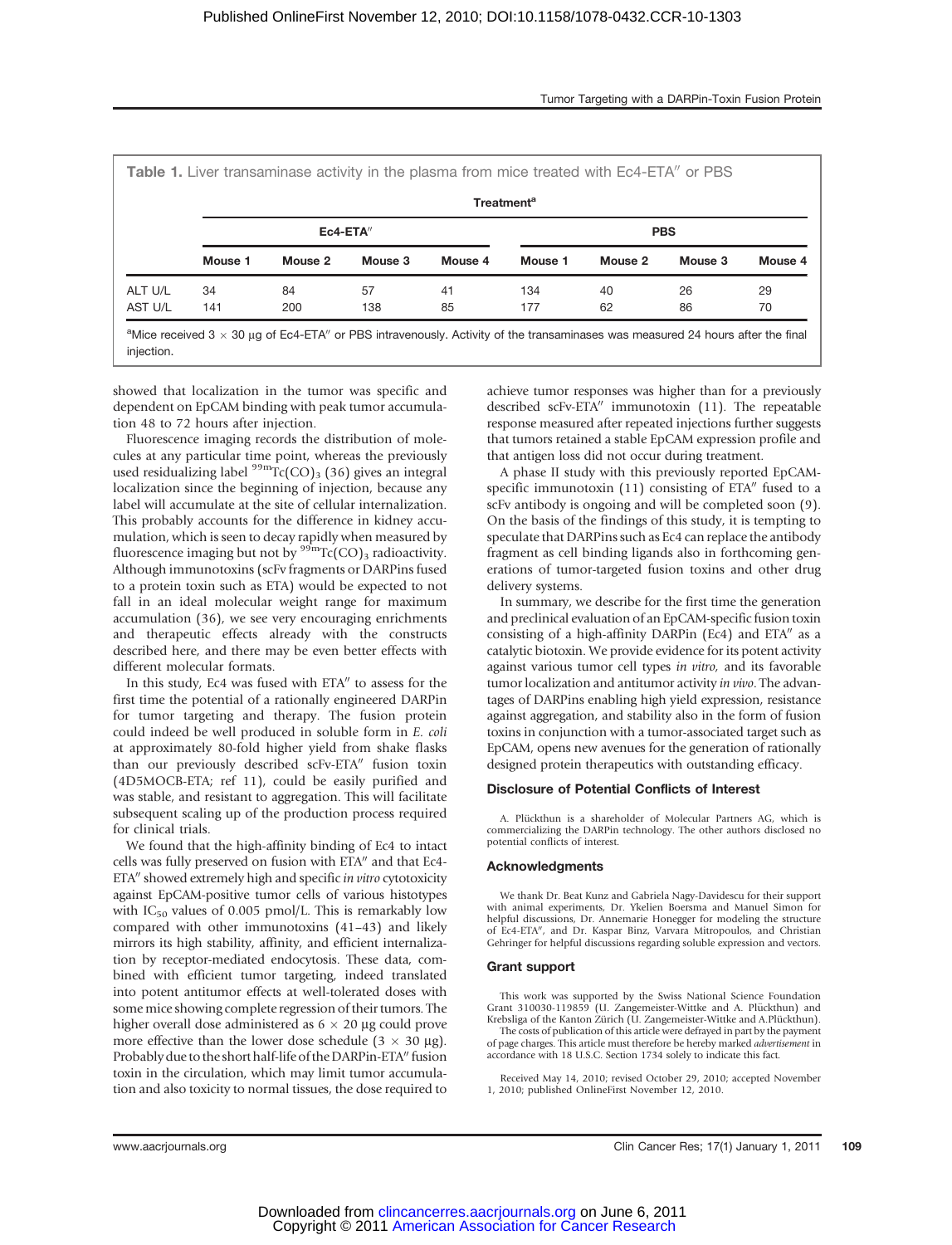#### Martin-Killias et al.

### **References**

- 1. Allen TM. Ligand-targeted therapeutics in anticancer therapy. Nat Rev Cancer 2002;2:750–63.
- 2. Pastan I, Hassan R, FitzGerald DJ, Kreitman RJ. Immunotoxin treatment of cancer. Annu Rev Med 2007;58:221–37.
- 3. Shimamura T, Husain SR, Puri RK. The IL-4 and IL-13 Pseudomonas exotoxins: new hope for brain tumor therapy. Neurosurg Focus 2006;20:E11.
- Pastan I, Hassan R, Fitzgerald DJ, Kreitman RJ. Immunotoxin therapy of cancer. Nat Rev Cancer 2006;6:559–65.
- 5. Wolf P, Elsasser-Beile U. Pseudomonas exotoxin A: from virulence factor to anti-cancer agent. Int J Med Microbiol 2009;299:161–76.
- 6. Kreitman RJ, Squires DR, Stetler-Stevenson M, Noel P, FitzGerald DJ, Wilson WH, et al. Phase I trial of recombinant immunotoxin RFB4 (dsFv)-PE38 (BL22) in patients with B-cell malignancies. J Clin Oncol 2005;23:6719–29.
- 7. Kreitman RJ, Pastan I. Immunotoxins in the treatment of hematologic malignancies. Curr Drug Targets 2006;7:1301–11.
- 8. Hassan R, Bullock S, Premkumar A, Kreitman RJ, Kindler H, Willingham MC, et al. Phase I study of SS1P, a recombinant antimesothelin immunotoxin given as a bolus i.v. infusion to patients with mesothelin-expressing mesothelioma, ovarian, and pancreatic cancers. Clin Cancer Res 2007;13:5144–9.
- 9. Biggers K, Scheinfeld N. VB4–845, a conjugated recombinant antibody and immunotoxin for head and neck cancer and bladder cancer. Curr Opin Mol Ther 2008;10:176–86.
- 10. Fuchs H, Bachran C. Targeted tumor therapies at a glance. Curr Drug Targets 2009;10:89–93.
- 11. Di Paolo C, Willuda J, Kubetzko S, Lauffer I, Tschudi D, Waibel R, et al. A recombinant immunotoxin derived from a humanized epithelial cell adhesion molecule-specific single-chain antibody fragment has potent and selective antitumor activity. Clin Cancer Res 2003;9: 2837–48.
- 12. Hussain S, Plückthun A, Allen TM, Zangemeister-Wittke U. Antitumor activity of an epithelial cell adhesion molecule targeted nanovesicular drug delivery system. Mol Cancer Ther 2007;6:3019–27.
- 13. Hussain S, Plückthun A, Allen TM, Zangemeister-Wittke U. Chemosensitization of carcinoma cells using epithelial cell adhesion molecule-targeted liposomal antisense against bcl-2/bcl-xL. Mol Cancer Ther 2006;5:3170–80.
- 14. Winkler J, Martin-Killias P, Plückthun A, Zangemeister-Wittke U. EpCAM-targeted delivery of nanocomplexed siRNA to tumor cells with designed ankyrin repeat proteins. Mol Cancer Ther 2009;8:2674– 83.
- 15. Balzar M, Winter MJ, de Boer CJ, Litvinov SV. The biology of the 17– 1A antigen (Ep-CAM). J Mol Med 1999;77:699–712.
- 16. Maetzel D, Denzel S, Mack B, Canis M, Went P, Benk M, et al. Nuclear signalling by tumour-associated antigen EpCAM. Nat Cell Biol 2009;11:162–71.
- 17. McLaughlin PM, Harmsen MC, Dokter WH, Kroesen BJ, Van Der Molen H, Brinker MG, et al. The epithelial glycoprotein 2 (EGP-2) promoter-driven epithelial-specific expression of EGP-2 in transgenic mice: a new model to study carcinoma-directed immunotherapy. Cancer Res 2001;61:4105–11.
- 18. Went PT, Lugli A, Meier S, Bundi M, Mirlacher M, Sauter G, et al. Frequent EpCam protein expression in human carcinomas. Hum Pathol 2004;35:122–8.
- 19. Gastl G, Spizzo G, Obrist P, Dunser M, Mikuz G. Ep-CAM overexpression in breast cancer as a predictor of survival. Lancet 2000;356:1981–2.
- 20. Spizzo G, Went P, Dirnhofer S, Obrist P, Moch H, Baeuerle PA, et al. Overexpression of epithelial cell adhesion molecule (Ep-CAM) is an independent prognostic marker for reduced survival of patients with epithelial ovarian cancer. Gynecol Oncol 2006;103:483–8.
- 21. Boman BM, Huang E. Human colon cancer stem cells: a new paradigm in gastrointestinal oncology. J Clin Oncol 2008;26:2828–38.
- 22. Fillmore CM, Kuperwasser C. Human breast cancer cell lines contain stem-like cells that self-renew, give rise to phenotypically diverse progeny and survive chemotherapy. Breast Cancer Res 2008;10:R25.
- 23. Li C, Heidt DG, Dalerba P, Burant CF, Zhang L, Adsay V, et al. Identification of pancreatic cancer stem cells. Cancer Res 2007;67:1030–7.
- 24. Terris B, Cavard C, Perret C. EpCAM, a new marker for cancer stem cells in hepatocellular carcinoma. J Hepatol 2010;52:280–1.
- 25. Ewert S, Honegger A, Plückthun A. Stability improvement of antibodies for extracellular and intracellular applications: CDR grafting to stable frameworks and structure-based framework engineering. Methods 2004;34:184–99.
- 26. Willuda J, Honegger A, Waibel R, Schubiger PA, Stahel R, Zangemeister-Wittke U, et al. High thermal stability is essential for tumor targeting of antibody fragments: engineering of a humanized antiepithelial glycoprotein-2 (epithelial cell adhesion molecule) singlechain Fv fragment. Cancer Res 1999;59:5758–67.
- 27. Binz HK, Amstutz P, Plückthun A. Engineering novel binding proteins from nonimmunoglobulin domains. Nat Biotechnol 2005;23:1257–68.
- 28. Binz HK, Stumpp MT, Forrer P, Amstutz P, Plückthun A. Designing repeat proteins: well-expressed, soluble and stable proteins from combinatorial libraries of consensus ankyrin repeat proteins. J Mol Biol 2003;332:489–503.
- 29. Binz HK, Amstutz P, Kohl A, Stumpp MT, Briand C, Forrer P, et al. High-affinity binders selected from designed ankyrin repeat protein libraries. Nat Biotechnol 2004;22:575–82.
- 30. Binz HK, Kohl A, Plückthun A, Gütter MG. Crystal structure of a consensus-designed ankyrin repeat protein: implications for stability. Proteins 2006;65:280–4.
- 31. Wels W, Harwerth IM, Mueller M, Groner B, Hynes NE. Selective inhibition of tumor cell growth by a recombinant single-chain antibody-toxin specific for the erbB-2 receptor. Cancer Res 1992; 52:6310–7.
- 32. Hansen RE, Ostergaard H, Norgaard P, Winther JR. Quantification of protein thiols and dithiols in the picomolar range using sodium borohydride and 4,4'-dithiodipyridine. Anal Biochem 2007;363:77–82.
- 33. Seetharam S, Chaudhary VK, FitzGerald D, Pastan I. Increased cytotoxic activity of Pseudomonas exotoxin and two chimeric toxins ending in KDEL. J Biol Chem 1991;266:17376–81.
- 34. von Minckwitz G, Harder S, Höelmann S, Jäger E, Al-Batran SE, Loibl S, et al. Phase I clinical study of the recombinant antibody toxin scFv (FRP5)-ETA specific for the ErbB2/HER2 receptor in patients with advanced solid malignomas. Breast Cancer Res 2005;7:R617–26.
- 35. Wörn A, Plückthun A. Stability engineering of antibody single-chain Fv fragments. J Mol Biol 2001;305:989–1010.
- 36. Zahnd C, Kawe M, Stumpp MT, de Pasquale C, Tamaskovic R, Nagy-Davidescu G, et al. Efficient tumor targeting with high-affinity designed ankyrin repeat proteins: effects of affinity and molecular size. Cancer Res 2010;70:1595–605.
- 37. Madshus IH, Collier RJ. Effects of eliminating a disulfide bridge within domain II of Pseudomonas aeruginosa exotoxin A. Infect Immun 1989;57:1873–8.
- 38. Manoukian G. Hagemeister F. Denileukin diftitox: a novel immunotoxin. Expert Opin Biol Ther 2009;9:1445–51.
- 39. Fausto N, Campbell JS, Riehle KJ. Liver regeneration. Hepatology 2006;43:S45–53.
- 40. Mühlen KA, Schümann J, Wittke F, Stenger S, Van Rooijen N, Van Kaer L, et al. NK cells, but not NKT cells, are involved in Pseudomonas aeruginosa exotoxin A-induced hepatotoxicity in mice. J Immunol 2004;172:3034–41.
- 41. Wolf P, Gierschner D, Buhler P, Wetterauer U, Elsasser-Beile U. A recombinant PSMA-specific single-chain immunotoxin has potent and selective toxicity against prostate cancer cells. Cancer Immunol Immunother 2006;55:1367–73.
- 42. Mazor Y, Noy R, Wels WS, Benhar I. chFRP5-ZZ-PE38, a large IgGtoxin immunoconjugate outperforms the corresponding smaller FRP5 (Fv)-ETA immunotoxin in eradicating ErbB2-expressing tumor xenografts. Cancer Lett 2007;257:124–35.
- 43. Zielinski R, Lyakhov I, Jacobs A, Chertov O, Kramer-Marek G, Francella N, et al. Affitoxin–a novel recombinant, HER2-specific, anticancer agent for targeted therapy of HER2-positive tumors. J Immunother 2009;32:817–25.

110 Clin Cancer Res; 17(1) January 1, 2011 Clinical Cancer Research Clinical Cancer Research